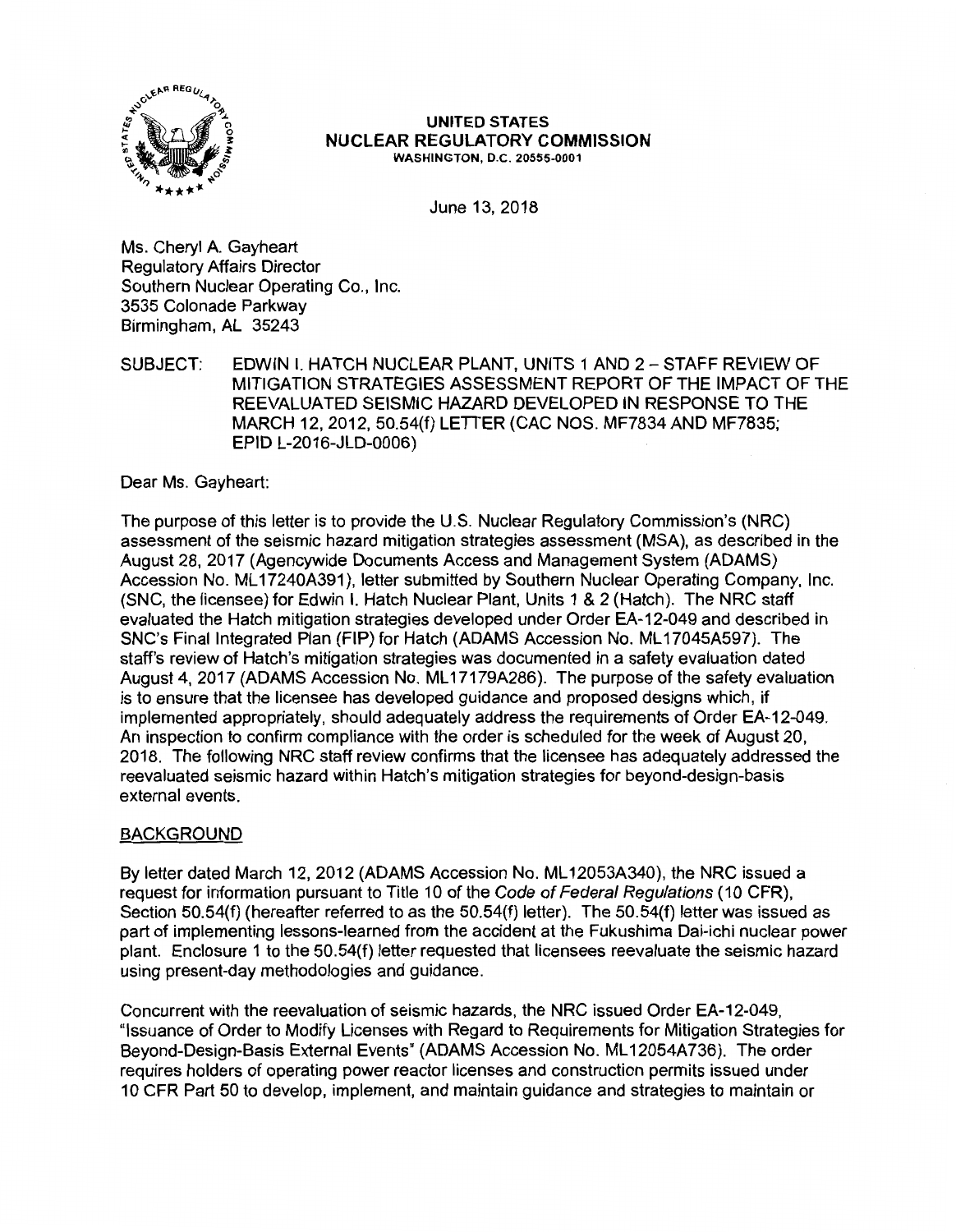restore core cooling, containment, and spent fuel pool cooling following a beyond-design-basis external event. In order to proceed with the implementation of Order EA-12-049, licensees used the current design basis seismic hazard or the most recent seismic hazard information, which may not have been based on present-day methodologies and guidance, in developing their mitigation strategies.

On December 10, 2015 (ADAMS Accession No. ML 16005A621 ), the Nuclear Energy Institute (NEI) submitted Revision 2 to NEI 12-06, including guidance for conducting MSAs using the reevaluated hazard information. The NRC subsequently endorsed NEI 12-06, Revision 2, with exceptions, clarifications, and additions, in Japan Lessons-Learned Project Directorate (JLD) interim staff guidance (ISG) JLD-ISG-2012-01, Revision 1, "Compliance with Order EA-12-049, Order Modifying Licenses with Regard to Requirements for Mitigation Strategies for Beyond Design Basis External Events" (ADAMS Accession No. ML 15357A163).

On December 12, 2016 (ADAMS Accession No. ML 163546416), the Nuclear Energy Institute (NEI) submitted Revision 4 to NEI 12-06, including guidance for conducting MSAs using the reevaluated hazard information. In a letter to the NEI dated February 8, 2017 (ADAMS Accession No. ML 17034A286), the NRC staff stated that JLD-ISG-2012-01, Revision 2 (ADAMS Accession No. ML17005A182) had been issued and had been made publicly available. This ISG revision endorsed NEI 12-06, Revision 4, with exceptions, clarifications and additions. However, the NRC letter to the NEI also cautioned that JLD-ISG-2012-01, Revision 2, was not intended to be referenced by licensees in submittals to the NRC, and that the NRC staff would not make use of this ISG revision until all applicable Congressional Review Act (CRA) requirements had been met. The CRA requirements were met and JLD-ISG-2012-01, Revision 2 was officially issued on April 25, 2018 in Federal Register Notice 83 FR 18089.

# MITIGATION STRATEGIES ASSESSMENT

By letter dated April 27, 2015 (ADAMS Accession No. ML 15097A424), the NRC staff documented its review of the licensee's reevaluated seismic hazard, also referred to as the mitigation strategies seismic hazard information (MSSHI). The NRC staff confirmed that the licensee's ground motion response spectra (GMRS) exceeds the safe shutdown earthquake (SSE) for Hatch in the 1 to 10 hertz (Hz) range, as well as above 10 Hz. As such, a low frequency confirmation, high frequency confirmation (HF) and spent fuel pool (SFP) evaluation were merited. Further, the NRC staff determined that the individual plant examination of external events (IPEEE) high confidence of low probability of failure (HCLPF) spectrum (IHS) for Hatch exceeded the SSE from 1 to 100Hz and may be acceptable for use contingent upon a relay chatter review. The NRC staff concluded that the GMRS determined by the licensee adequately characterizes the reevaluated hazard for the Hatch site and is suitable for use in subsequent evaluations and confirmations, as needed, for the response to the 50.54(f) letter.

By letter dated August 28, 2017 (ADAMS Accession No. ML17240A391), SNC submitted the seismic MSA report for Hatch. The licensee stated that the Hatch MSA was performed consistent with Appendix H of NEI 12-06, Revision 4 (ADAMS Accession No. ML16354B421). Appendix H of NEI 12-06, Revision 4, describes acceptable methods for demonstrating that the reevaluated seismic hazard is addressed within the Hatch mitigation strategies for beyond-design-basis external events. The NRC staff confirmed that the licensee's seismic hazard MSA is consistent with the guidance in Appendix H.4.4 of NEI 12-06, Revision 4, as endorsed, by JLD-ISG-2012-01, Revision 2. Therefore, the methodology used by the licensee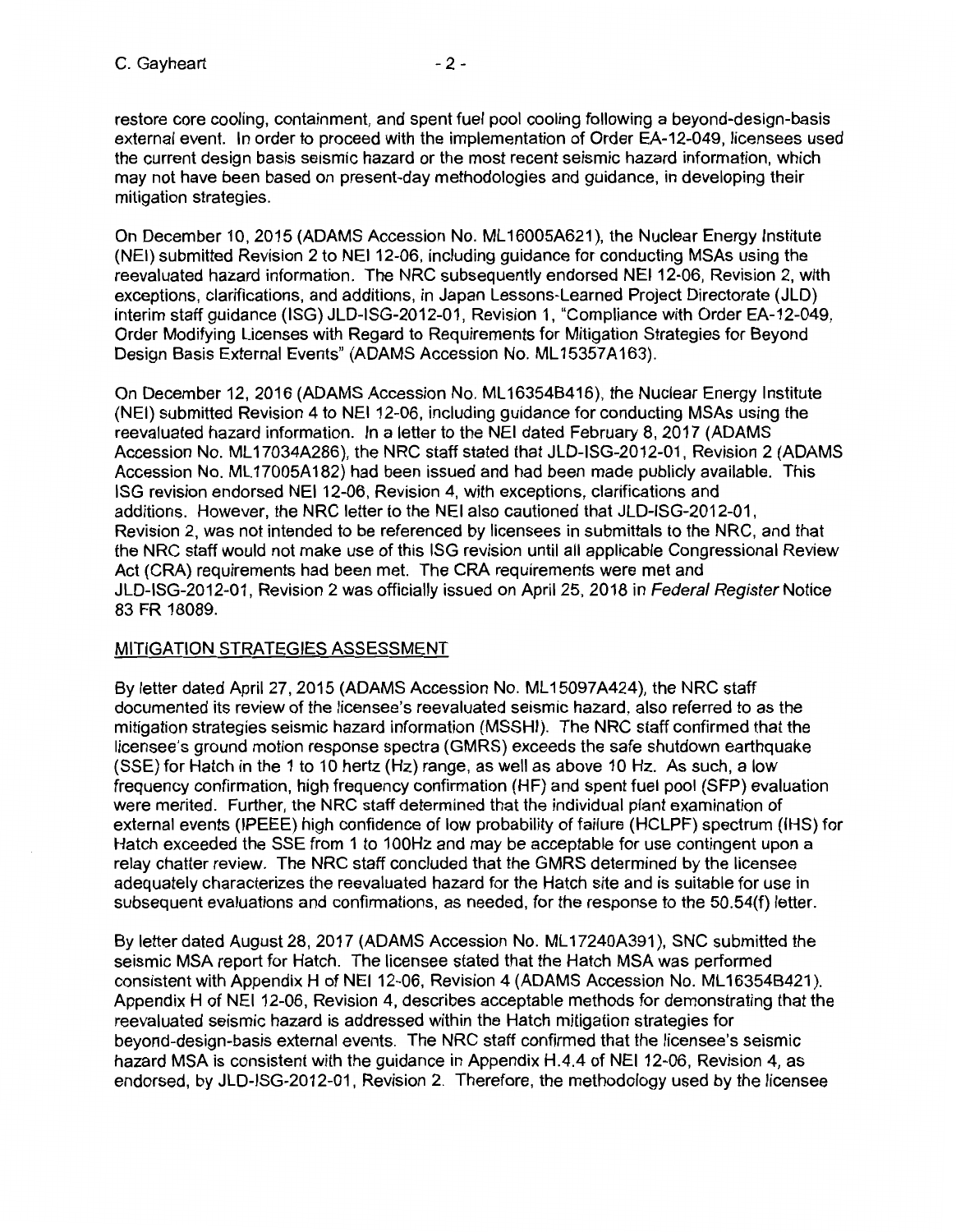is appropriate to perform an assessment of the mitigation strategies that addresses the reevaluated seismic hazard.

The NRC staff performed checklist reviews of the seismic hazard MSA and associated HF confirmation for Hatch. The checklists are provided as enclosures to this letter.

The NRC staff found that Hatch met the intent of the guidance. The staff did not identify any deficiencies. All evaluated components demonstrated adequate seismic capacity and no component modifications were required.

The NRC staff completed its review of the seismic hazard MSA for Hatch and concluded that sufficient information has been provided to demonstrate that the licensee's plans for the development and implementation of guidance and strategies under Order EA-12-049 appropriately address the reevaluated seismic hazard information stemming from the 50.54(f) letter.

If you have any questions, please contact me at (301) 415-3041 or via e-mail at Stephen.Wyman@nrc.gov.

Sincerely, • . .-/··,

Stephen M. Wyman, Project Manager Beyond-Design-Basis Engineering Branch Division of Licensing Projects Office of Nuclear Reactor Regulation

Docket Nos. 50-321 and 50-366

Enclosures:

- 1. Technical Review Checklist
- 2. HF Checklist

cc w/encls: Distribution via Listserv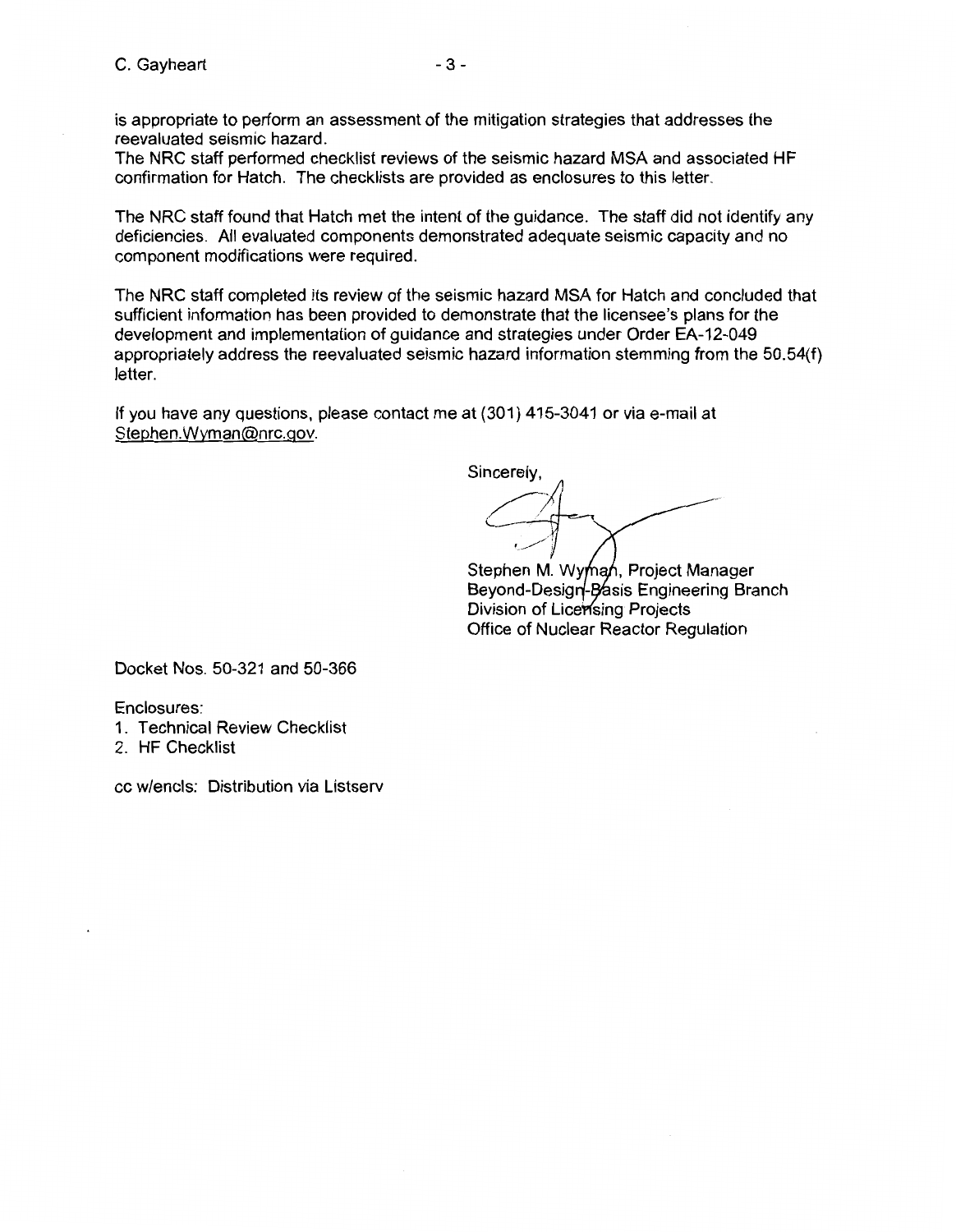# TECHNICAL REVIEW CHECKLIST

# BY THE OFFICE OF NUCLEAR REACTOR REGULATION

# RELATED TO PATH FOUR MITIGATION STRATEGY ASSESSMENT

# EDWIN I. HATCH NUCLEAR PLANT, UNITS 1 & 2

# DOCKET NOS. 50-321 AND 50-366

The NRC staff performed the following checklist review based on Enclosure 1 of the August 28, 2017 (Agencywide Documents Access and Management System (ADAMS) Accession No. ML 17240A391 ), letter for Edwin I. Hatch Nuclear Plant, Units 1 & 2 (Hatch). Deviations, deficiencies, and conclusions are noted at the end of each section and an overall conclusion is provided at the end of the checklist.

I. Background and Assessment to Mitigation Strategies Seismic Hazard Information (MSSHI)

| This section establishes basic background and assessment to MSSHI<br>criteria in Nuclear Energy Institute (NEI) 12-06, Appendix H.                                                                                 |                     |
|--------------------------------------------------------------------------------------------------------------------------------------------------------------------------------------------------------------------|---------------------|
| Licensee approach to mitigation strategies assessment (MSA):                                                                                                                                                       |                     |
| Was the MSA conducted in accordance with NEI 12-06, Revision 4<br>as endorsed by the staff?                                                                                                                        | Yes / No            |
| Was the MSA conducted using an alternate method?                                                                                                                                                                   | $\frac{y}{x}$ / No  |
| Status of Order EA-12-049 Flexible Mitigation Strategy at the time of<br>this review:                                                                                                                              |                     |
| Has the licensee submitted a Final Integrated Plan?                                                                                                                                                                | Yes / <del>No</del> |
| Has the NRC staff completed a safety evaluation for the mitigation<br>strategy?                                                                                                                                    | Yes / Ne            |
| Has the NRC staff confirmed compliance with Order EA-12-049 by<br>successfully completing the temporary instruction (TI)-191<br>inspection?                                                                        | Yes / No            |
| <b>Status of MSSHI</b>                                                                                                                                                                                             |                     |
| Did the licensee use the Ground Motion Response Spectra<br>(GMRS) and Uniform Hazard Response Spectra (UHRS) as<br>submitted in response to the 50.54(f) request for information and<br>reviewed by the NRC staff? | Yes / Ne            |
|                                                                                                                                                                                                                    |                     |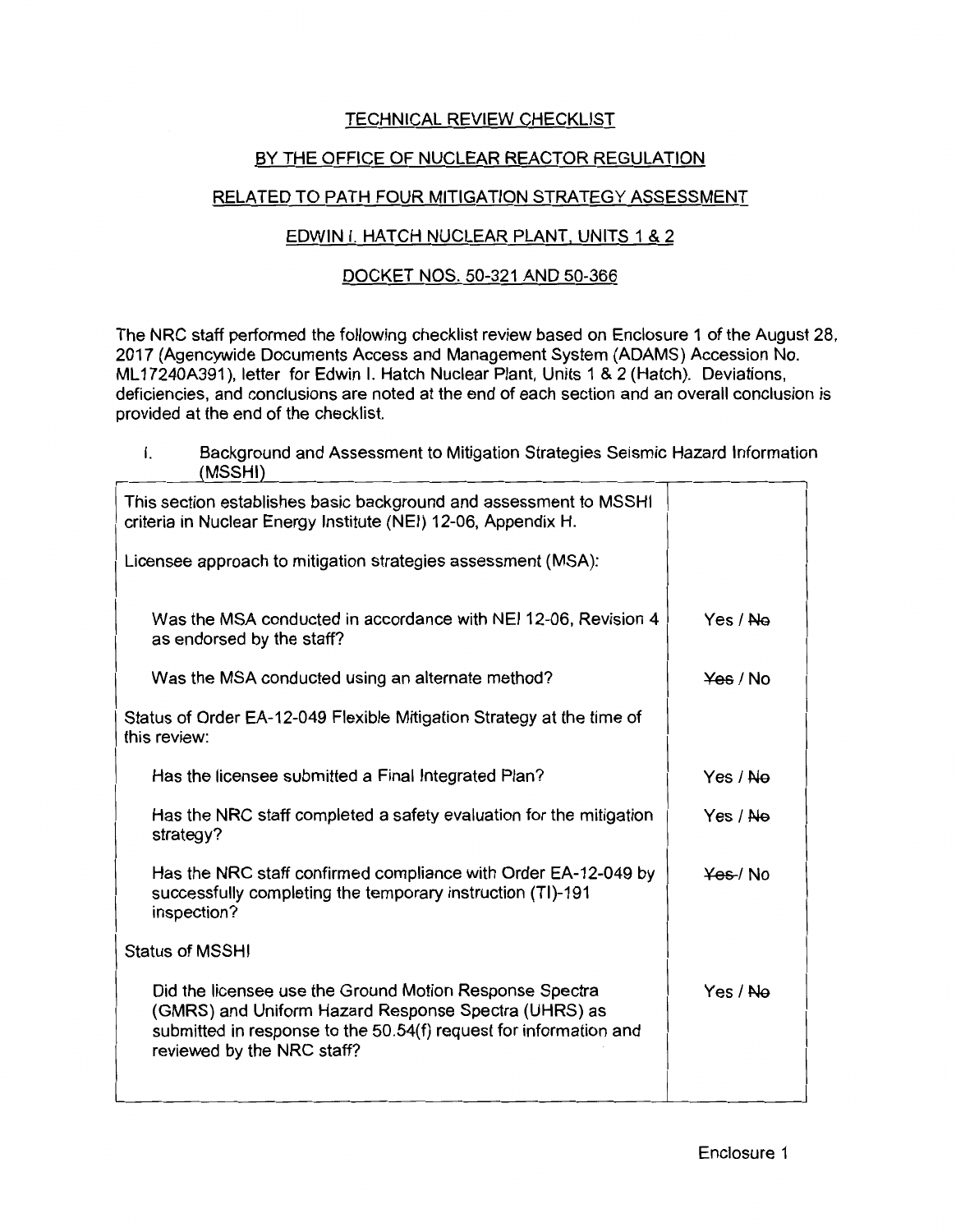| Has the plant equipment relied on for FLEX strategies previously<br>been evaluated as seismically robust to the plant safe shutdown<br>earthquake (SSE) levels?                                                                                                                                                                                                                                                                                                                                                                                                                                                                                                                                                                                                                                                                    | Yes / No / NA |
|------------------------------------------------------------------------------------------------------------------------------------------------------------------------------------------------------------------------------------------------------------------------------------------------------------------------------------------------------------------------------------------------------------------------------------------------------------------------------------------------------------------------------------------------------------------------------------------------------------------------------------------------------------------------------------------------------------------------------------------------------------------------------------------------------------------------------------|---------------|
| Is the maximum ratio of GMRS/SSE in the range of 1-10 Hertz<br>(Hz) less than 2?                                                                                                                                                                                                                                                                                                                                                                                                                                                                                                                                                                                                                                                                                                                                                   | Yes / Ne      |
| Did the licensee meet the seismic evaluation criteria described in<br>NEI 12-06, Section H.5?                                                                                                                                                                                                                                                                                                                                                                                                                                                                                                                                                                                                                                                                                                                                      | Yes / Ne      |
| Notes from staff reviewer: The GMRS/SSE ratio is approximately 1.79 based on the<br>Hatch 1 design-basis earthquake (DBE)/SSE and the GMRS. This meets the criteria of<br>NEI 12-06, Appendix H.5. The staff noted that the expedited seismic evaluation process<br>(ESEP) used both the GMRS and the individual plant examination of external events<br>(IPEEE) review level earthquake (RLE) anchored at 0.3g during the ESEP. The IPEEE<br>RLE at 0.3g exceeds the GMRS across the spectrum and was determined to be<br>acceptable for use as part of the ESEP. The NRC staff determined the IPEEE RLE is<br>acceptable for the MSA based on the staff's acceptance for the ESEP and because it<br>exceeds the DBE for both units and the GMRS.<br>Deviation(s) or deficiency(ies) and Resolution: None<br>Consequence(s): None |               |
| The NRC staff concludes:                                                                                                                                                                                                                                                                                                                                                                                                                                                                                                                                                                                                                                                                                                                                                                                                           |               |
| The licensee meets the background and assessment to                                                                                                                                                                                                                                                                                                                                                                                                                                                                                                                                                                                                                                                                                                                                                                                | Yes / Ne      |

# II. Expedited Seismic Evaluation Process Equipment

MSSHI criteria in NEI 12-06, Appendix H.

| Equipment used in support of the flexible mitigation strategies (FLEX)<br>has been evaluated to demonstrate seismic adequacy following the<br>guidance in Section 5 of NEI 12-06. As stated in Appendix H of NEI<br>12-06, previous seismic evaluations should be credited to the extent<br>that they apply for the assessment of the MSSHI, including the ESEP<br>evaluations performed in accordance with Electric Power Research<br>Institute (EPRI) Report 3002000704. "Seismic Evaluation Guidance:<br>Augmented Approach for the Resolution of Fukushima Near-Term<br>Task Force Recommendation 2.1: Seismic." (ADAMS Accession No.<br>ML13102A142).<br>Licensees may reference a previous ESEP submittal, submit a new or<br>updated ESEP report, or provide other adequate justification or<br>evaluation. |  |
|--------------------------------------------------------------------------------------------------------------------------------------------------------------------------------------------------------------------------------------------------------------------------------------------------------------------------------------------------------------------------------------------------------------------------------------------------------------------------------------------------------------------------------------------------------------------------------------------------------------------------------------------------------------------------------------------------------------------------------------------------------------------------------------------------------------------|--|
|--------------------------------------------------------------------------------------------------------------------------------------------------------------------------------------------------------------------------------------------------------------------------------------------------------------------------------------------------------------------------------------------------------------------------------------------------------------------------------------------------------------------------------------------------------------------------------------------------------------------------------------------------------------------------------------------------------------------------------------------------------------------------------------------------------------------|--|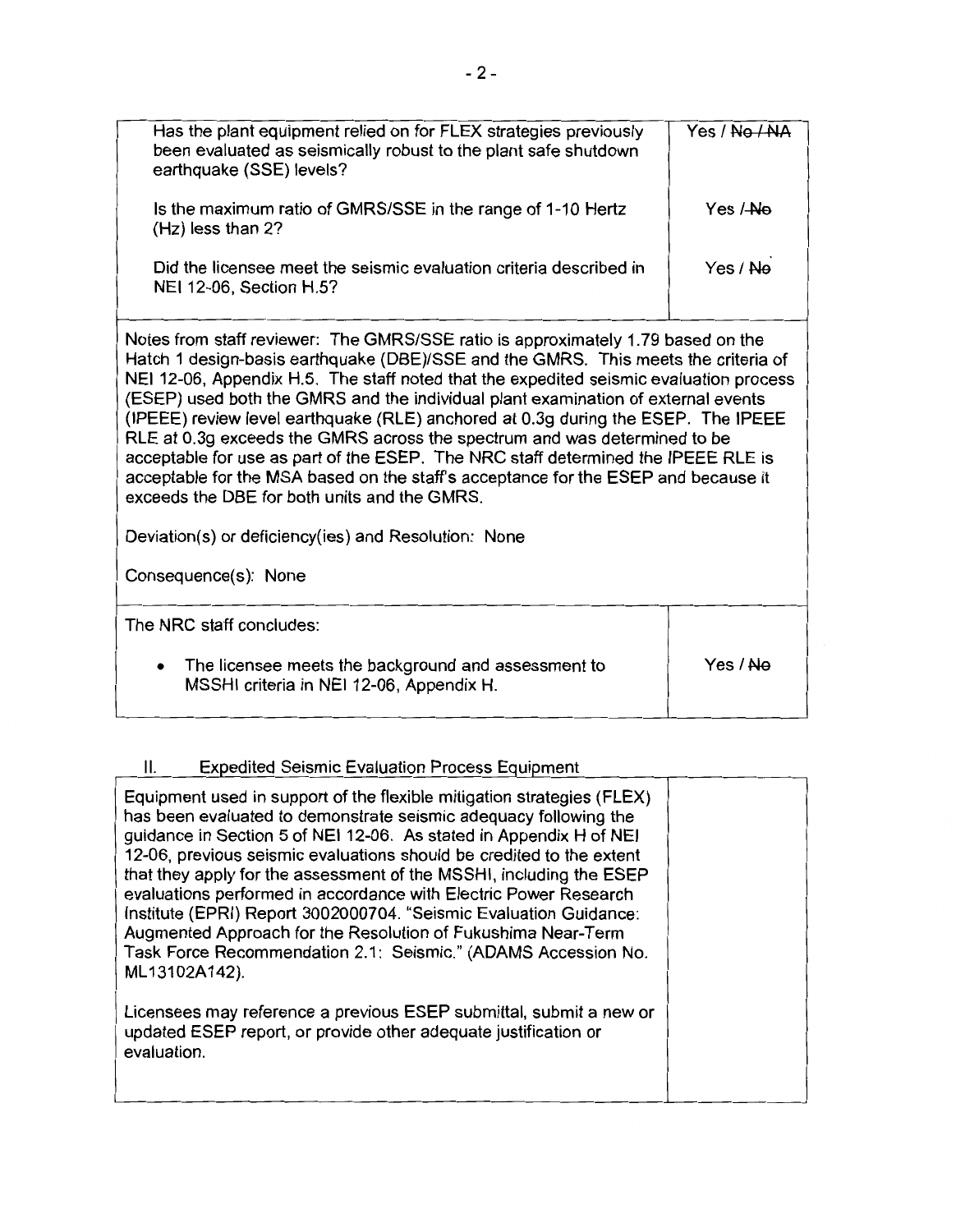| Did the licensee previously perform an ESEP?                                                                                                                                                                                                                                                                                                                                                                                                                                                                                                                                                                                | Yes / Ne           |
|-----------------------------------------------------------------------------------------------------------------------------------------------------------------------------------------------------------------------------------------------------------------------------------------------------------------------------------------------------------------------------------------------------------------------------------------------------------------------------------------------------------------------------------------------------------------------------------------------------------------------------|--------------------|
| Did the licensee provide a new or updated ESEP report with<br>the MSA?                                                                                                                                                                                                                                                                                                                                                                                                                                                                                                                                                      | $\frac{y}{x}$ / No |
| If the licensee did not perform ESEP, did they provide<br>adequate justification that the expedited seismic equipment list<br>structures, systems, and components (SSCs) are acceptable<br>in accordance with the original guidance and in accordance<br>with NEI 12-06 Section H.5 $C_{10\%}$ capacity criteria?                                                                                                                                                                                                                                                                                                           | Yes / No / NA      |
| If the licensee did not perform the ESEP, did they perform an<br>evaluation consistent with the guidance in NEI 12-06,<br>Section H.4.4, Steps 2 and 3, including the evaluation of FLEX<br>components that were not previously evaluated to GMRS or<br>two times the SSE?                                                                                                                                                                                                                                                                                                                                                  | Yes / No / NA      |
| Notes from staff reviewer: The licensee stated that FLEX items not included in the<br>ESEP were evaluated for the Hatch MSSHI. The licensee stated that some FLEX<br>components not evaluated in the ESEP report were evaluated as part of IPEEE. The<br>NRC staff found the IPEEE RLE spectrum exceeds the GMRS and those components<br>are acceptable on that basis. Results of evaluations of components not on the<br>expedited seismic evaluation process equipment list (ESEL) were presented in Section<br>2.4 of the MSA submittal.<br>Deviation(s) or deficiency(ies) and Resolution: None<br>Consequence(s): None |                    |
| The NRC staff concludes:<br>The licensee has evaluated the seismic adequacy of equipment used<br>in support of FLEX mitigation strategies consistent with the NEI 12-06,<br>Appendix H guidance.                                                                                                                                                                                                                                                                                                                                                                                                                            | Yes / Ne           |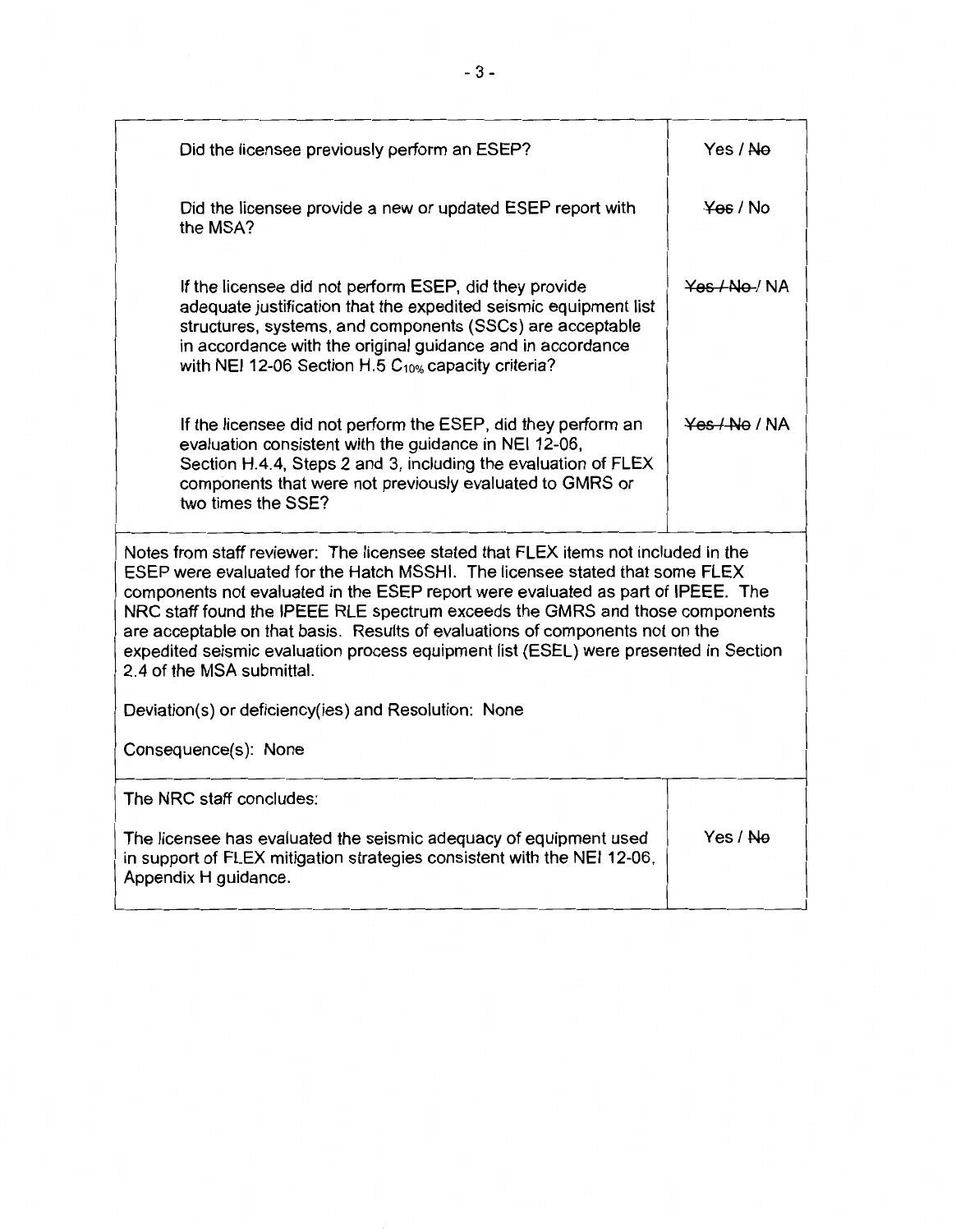| Ш.<br>Inherently / Sufficiently Rugged Equipment                                                                                                          |                     |
|-----------------------------------------------------------------------------------------------------------------------------------------------------------|---------------------|
| Appendix H, Section 4.4 of NEI 12-06, Revision 2 documents the<br>process and justification for inherently and sufficiently rugged SSCs.                  |                     |
| The licensee:                                                                                                                                             |                     |
| Documented the inherently and sufficiently rugged SSCs<br>consistent with the NEI 12-06 Appendix H guidance.                                              | Yes / <del>No</del> |
| Notes from staff reviewer: The process to identify inherently rugged items is<br>documented in Section 2.3 of the Hatch MSA report dated August 28, 2017. |                     |
| Deviation(s) or deficiency(ies) and Resolution: None                                                                                                      |                     |
| Consequence(s): None                                                                                                                                      |                     |
| The NRC staff concludes:                                                                                                                                  |                     |
| The licensee's assessment of inherently and sufficiently<br>rugged SSCs met the intent of the NEI 12-06, Appendix H<br>guidance.                          | Yes / <del>No</del> |

# IV. Evaluation of Components Not Covered by ESEP

| The ESEP specifically excluded the evaluation of certain components<br>of the FLEX strategy in an effort to provide stakeholders with<br>near-term confidence in a plant's seismic capacity. However,<br>licensees will be required to complete those evaluations as part of the<br>Path 4 MSA to demonstrate compliance with the impending rule.<br>Were the following components, not evaluated in the ESEP, evaluated<br>as part of the MSA? |                     |
|-------------------------------------------------------------------------------------------------------------------------------------------------------------------------------------------------------------------------------------------------------------------------------------------------------------------------------------------------------------------------------------------------------------------------------------------------|---------------------|
| <b>FLEX Storage Building</b>                                                                                                                                                                                                                                                                                                                                                                                                                    | Yes / <del>No</del> |
| Non-seismic CAT I structures                                                                                                                                                                                                                                                                                                                                                                                                                    | Yes / No / NA       |
| Operator Pathways credited in FLEX strategy                                                                                                                                                                                                                                                                                                                                                                                                     | Yes / No            |
| Tie down of FLEX portable equipment                                                                                                                                                                                                                                                                                                                                                                                                             | Yes / <del>No</del> |
| Seismic interactions<br>Masonry block wall<br>$\circ$                                                                                                                                                                                                                                                                                                                                                                                           | Yes / <del>No</del> |
| Piping attached to tanks<br>$\circ$                                                                                                                                                                                                                                                                                                                                                                                                             | Yes / <del>No</del> |
| Flooding from non-seismically robust tanks<br>O                                                                                                                                                                                                                                                                                                                                                                                                 | Yes / Ne            |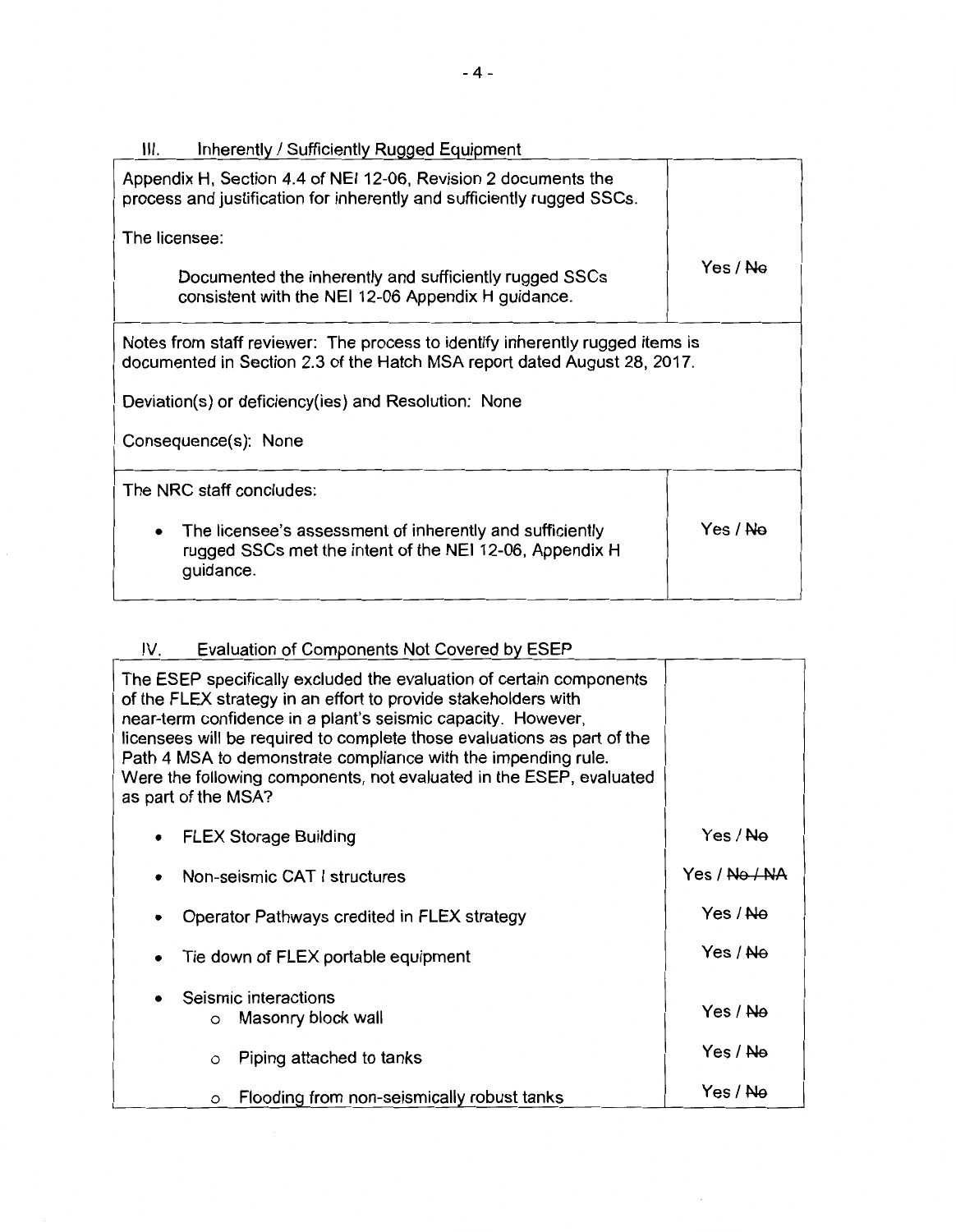| Distributed systems (Piping/conduit/raceways/cable<br>$\circ$<br>trays)                                                                                                                                                                                                                                                                                                                                                                                                                                                                                                                                                                                                                                                                                                                                                                            | Yes / <del>No</del> |
|----------------------------------------------------------------------------------------------------------------------------------------------------------------------------------------------------------------------------------------------------------------------------------------------------------------------------------------------------------------------------------------------------------------------------------------------------------------------------------------------------------------------------------------------------------------------------------------------------------------------------------------------------------------------------------------------------------------------------------------------------------------------------------------------------------------------------------------------------|---------------------|
| Other potential areas of interaction<br>$\circ$                                                                                                                                                                                                                                                                                                                                                                                                                                                                                                                                                                                                                                                                                                                                                                                                    | Yes / No            |
| FLEX equipment haul paths                                                                                                                                                                                                                                                                                                                                                                                                                                                                                                                                                                                                                                                                                                                                                                                                                          | Yes / Ne            |
| Other equipment (list in Staff Reviewer Notes)                                                                                                                                                                                                                                                                                                                                                                                                                                                                                                                                                                                                                                                                                                                                                                                                     | Yes/No/NA           |
| Did the licensee provide adequate description/documentation of the<br>evaluation?                                                                                                                                                                                                                                                                                                                                                                                                                                                                                                                                                                                                                                                                                                                                                                  | Yes / Ne            |
| Notes from staff reviewer: The licensee described an evaluation of the potential for<br>liquefaction along the haul path that may produce maximum settlement of up to 5 inches.<br>The licensee stated that large-wheeled equipment could still traverse the haul paths for<br>the anticipated settlement. The licensee also described walkdowns of the haul path to<br>identify potential seismic interactions. The licensee stated, in part, that there were no<br>locations along the primary haul path that could prevent FLEX equipment deployment as<br>a result of GMRS-level ground motion. The staff found the licensee's evaluation of haul<br>paths and other SSC's not covered by the ESEP to be consistent with the NEI 12-06<br>Appendix H guidance.<br>Deviation(s) or deficiency(ies) and Resolution: None<br>Consequence(s): None |                     |
| The NRC staff concludes:<br>The licensee followed the NEI 12-06, Appendix H guidance in<br>evaluating SSCs not deemed inherently rugged.                                                                                                                                                                                                                                                                                                                                                                                                                                                                                                                                                                                                                                                                                                           | Yes / Ne            |

# V. Spent Fuel Pool (SFP) Cooling

| Per NEI 12-06, Appendix H, Section 4.4, licensees need to evaluate<br>the adequacy of SFP cooling equipment to the GMRS. Most plants<br>include the Order EA-12-051 SFP Level Instrument as part of the<br>strategy. |                     |
|----------------------------------------------------------------------------------------------------------------------------------------------------------------------------------------------------------------------|---------------------|
| The licensee:                                                                                                                                                                                                        |                     |
| Clearly identified the SSCs and locations of the equipment<br>that is part of the final FLEX SFP cooling strategy.                                                                                                   | Yes / <del>No</del> |
| Clearly stated the seismic design basis (e.g. SSE) of the<br>$\bullet$<br>equipment used in the strategy.                                                                                                            | Yes / Ne            |
|                                                                                                                                                                                                                      | Yes / <del>No</del> |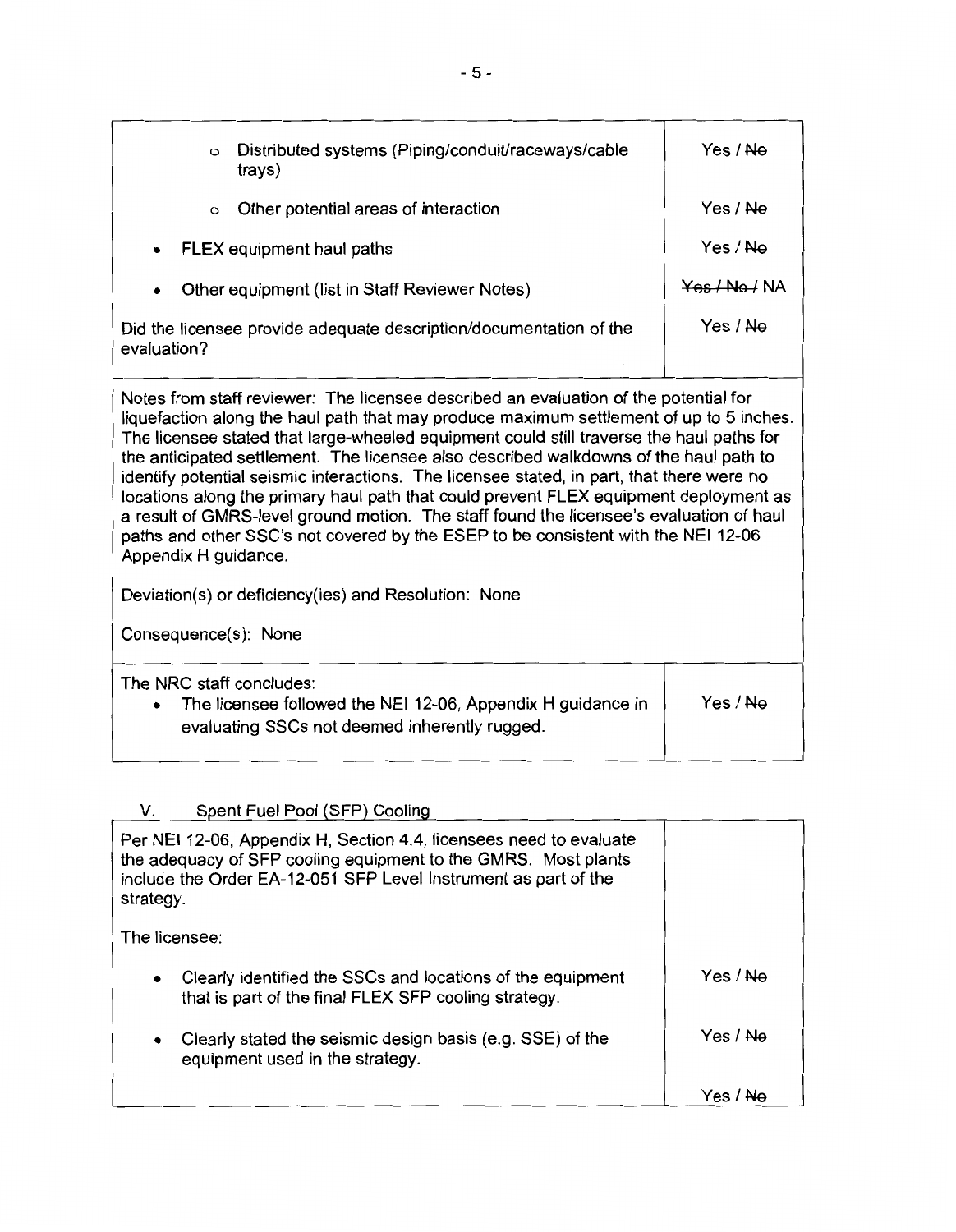| Provided adequate description or documentation of the SFP<br>$\bullet$<br>cooling equipment's evaluation to the GMRS. Portable<br>equipment and flexible hoses do not need to be evaluated.                                                                                                                                                                                                                                                                                                                                                                                                                                                                                                                                                                    |          |
|----------------------------------------------------------------------------------------------------------------------------------------------------------------------------------------------------------------------------------------------------------------------------------------------------------------------------------------------------------------------------------------------------------------------------------------------------------------------------------------------------------------------------------------------------------------------------------------------------------------------------------------------------------------------------------------------------------------------------------------------------------------|----------|
| Notes from staff reviewer: The NRC staff confirmed that the SFP cooling equipment<br>described in the licensee's FIP was previously evaluated to the SSE for Hatch. The<br>licensee stated that SFP integrity evaluations for Plant Hatch demonstrated inherent<br>margins of the SFP structure and interfacing plant equipment to a peak spectral<br>acceleration of 0.8g, which bounds the Plant Hatch GMRS. The licensee also performed<br>a calculation to demonstrate the SFP level instrumentation to have adequate seismic<br>capacity to withstand the MSSHI. The NRC staff found that the Hatch SFP evaluation<br>met the criteria of NEI 12-06, Appendix H guidance.<br>Deviation(s) or deficiency(ies) and Resolution: None<br>Consequence(s): None |          |
| The NRC staff concludes:<br>• The licensee followed the NEI 12-06, Appendix H guidance in<br>evaluating SFP cooling.                                                                                                                                                                                                                                                                                                                                                                                                                                                                                                                                                                                                                                           | Yes / No |

# VI. Hiqh Frequency (HF)

| Per NEI 12-06, Appendix H, Section 4.4, licensees with GMRS<br>exceedance of the SSE above 10 Hz need to evaluate bi-stable<br>components such as relays using the methodology described in<br>NEI 12-06, Section H.4.2. The HF evaluation may have been<br>submitted under separate letter or may be sent as an attachment to<br>the MSA Report. The staff review checklist is included as an<br>attachment to this report. |                                         |
|------------------------------------------------------------------------------------------------------------------------------------------------------------------------------------------------------------------------------------------------------------------------------------------------------------------------------------------------------------------------------------------------------------------------------|-----------------------------------------|
| The licensee:<br>GMRS exceeds the SSE above 10 Hz.                                                                                                                                                                                                                                                                                                                                                                           | Yes / Ne                                |
|                                                                                                                                                                                                                                                                                                                                                                                                                              |                                         |
| Provided a HF evaluation as described in NEI 12-06,<br>Section H.4.2.                                                                                                                                                                                                                                                                                                                                                        | $\frac{1}{2}$ Yes / No $\frac{1}{2}$ NA |
| Appeared to follow the guidance for the HF evaluation.                                                                                                                                                                                                                                                                                                                                                                       | Yes / <del>No / NA</del>                |
| Provided results of demand vs. capacity with identification of<br>٠<br>resolutions as needed.                                                                                                                                                                                                                                                                                                                                | Yes <del>/No / NA</del>                 |
|                                                                                                                                                                                                                                                                                                                                                                                                                              |                                         |
|                                                                                                                                                                                                                                                                                                                                                                                                                              |                                         |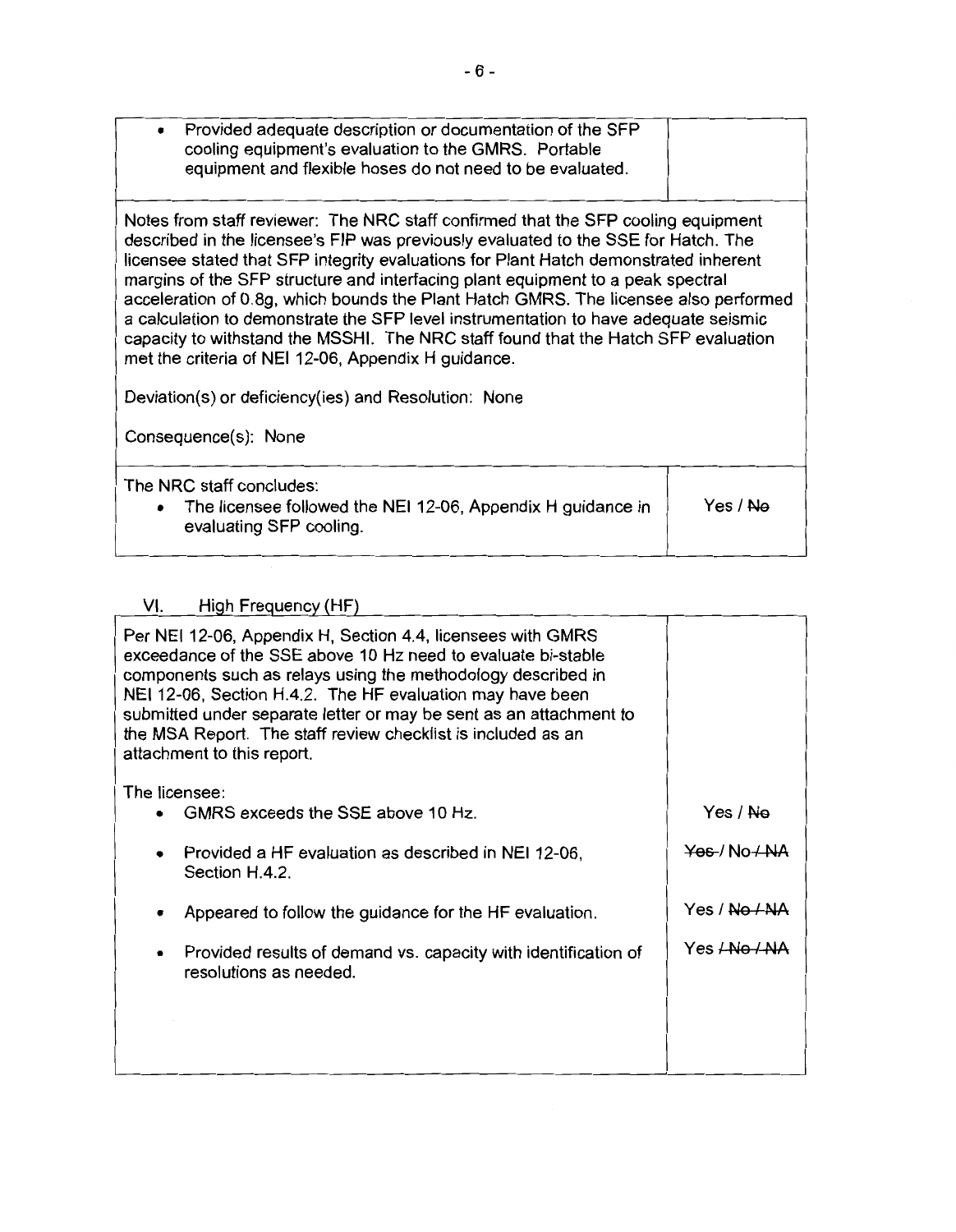Notes from staff reviewer: The licensee referenced the relay chatter review performed as part of the ESEP in lieu of referencing the NTTF Recommendation 2.1 High Frequency Confirmation. The NRC staff performed a checklist review of the MSA HF to confirm Hatch met the criteria of NEI 12-06, Section H.4.2 and EPRI report 3002004396. The report stated that all evaluated components had seismic capacity greater than demand.

Deviation(s) or deficiency(ies) and Resolution: None. The staff notes that the HF guidance demand calculation methodology is a simplified but highly conservative method developed to expedite the large number of component evaluations anticipated. Plant Hatch component evaluations performed as part of the ESEP pre-dated the HF guidance and therefore used conventional and more accurate demand calculation methods. The HF guidance allows the use of more accurate calculation methodologies and is not a deviation from the guidance.

Consequence(s): None

| The NRC staff concludes:<br>The licensee's component capacity evaluation met the intent<br>of the HF guidance. | Yes / <del>-No</del> |
|----------------------------------------------------------------------------------------------------------------|----------------------|
|                                                                                                                |                      |

# VII. Conclusions:

The NRC staff assessed the licensee's implementation of the MSA guidance for Hatch. Based on its review, the NRC staff concludes that the licensee's implementation of the MSA meets the intent of the guidance. The staff concludes that through the implementation of the MSA guidance, the licensee identified and evaluated the seismic capacity of the mitigation strategies equipment to ensure functionality will be maintained following a seismic event up to the GMRS. As noted in the review checklist, the staff did not identify any deviations or exceptions taken from the guidance and the licensee did not identify any necessary equipment modifications or changes to the mitigation strategy.

In summary, the NRC staff has reviewed the seismic hazard MSA for Hatch. The NRC staff concludes that sufficient information has been provided to demonstrate that the licensee's plans for the development and implementation of guidance and strategies under Order EA-12-049 appropriately address the reevaluated seismic hazard information stemming from the 50.54(f) letter.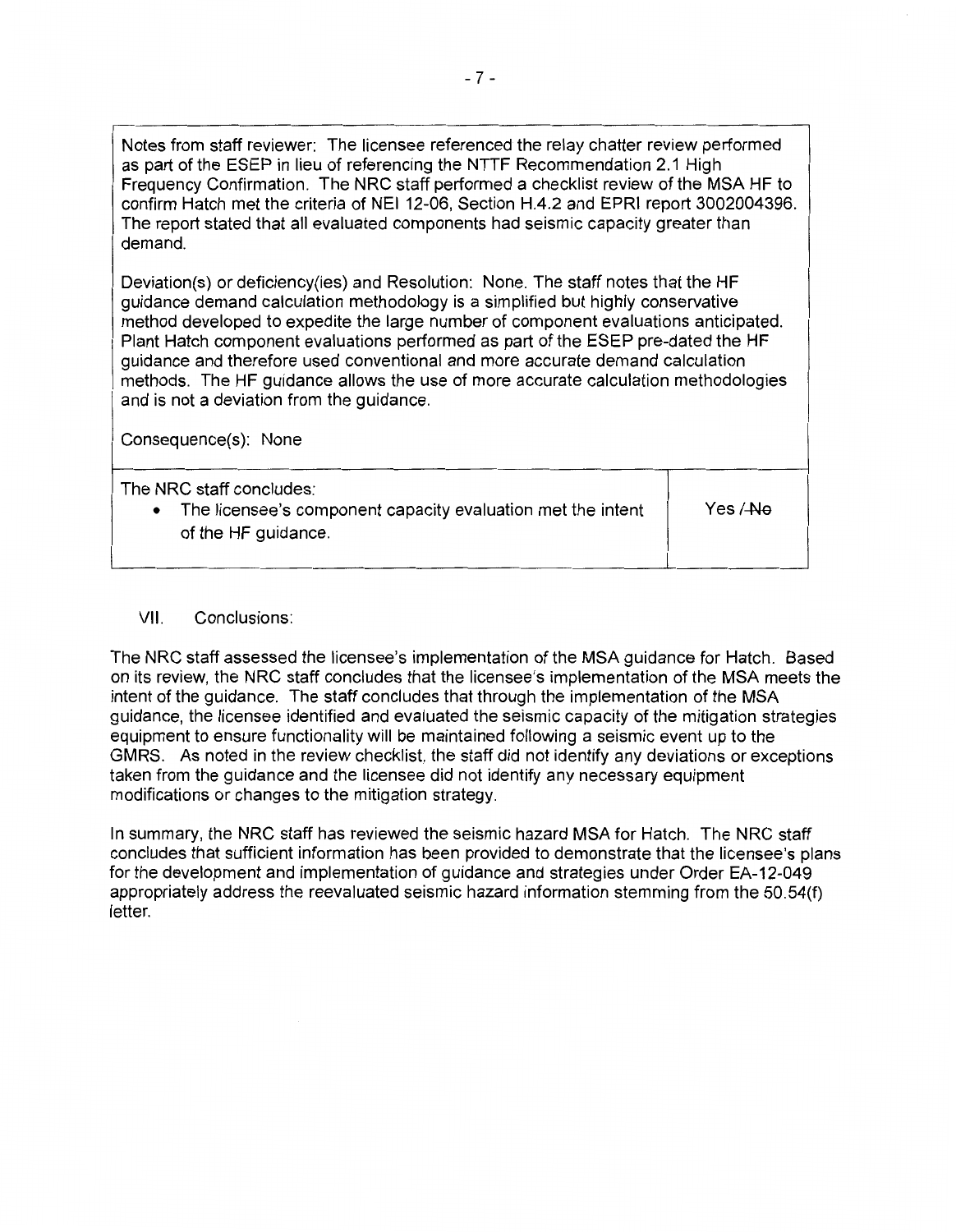## TECHNICAL REVIEW CHECKLIST BY THE OFFICE OF NUCLEAR REACTOR REGULATION RELATED TO HIGH FREQUENCY CONFIRMATION RELATED TO THE MITGATION STRATEGIES ASSESSMENT FOR EDWIN I. HATCH NUCLEAR PLANT, UNITS 1 & 2 DOCKET NOS. 50-321 AND 50-366

By letter dated March 12, 2012 (Agencywide Documents Access and Management System (ADAMS) Accession No. ML 12053A340), the U.S. Nuclear Regulatory Commission (NRG) issued a request for information to all power reactor licensees and holders of construction permits in active or deferred status, pursuant to Title 10 of the Code of Federal Regulations (10 CFR), Section 50.54(f) (hereafter referred to as the 50.54(f) letter). Enclosure 1 of the 50.54(f) letter requests addressees to reevaluate the seismic hazard at their site using present-day methods and guidance for licensing new nuclear power plants. Item 4 in Enclosure 1 to the 50.54(f) letter requests addressees to provide information related to high frequency (HF) sensitive structures, systems, and components (SSCs) for plants whose ground motion response spectra (GMRS) exceeds the safe shutdown earthquake (SSE) only at higher frequencies.

Additionally, by letter dated July 30, 2015 (ADAMS Accession No. ML 15223A095), the Nuclear Energy Institute (NEI) submitted Electric Power Research Institute (EPRI) report EPRI 3002004396, "High Frequency Program: Application Guidance for Functional Confirmation and Fragility Evaluation" (hereafter referred to as the HF guidance). The HF guidance proposes methods for applying HF seismic testing results to support plant-specific analyses of potential HF effects. Specific guidance is given for plants performing a limited-scope HF confirmation to address the information requested in Item 4 in Enclosure 1 of the 50.54(f) letter. The limited-scope HF confirmation is a simplified seismic capacity evaluation focusing on the potential impacts of HF motion on key plant functions following a seismic event. By letter dated September 17, 2015 (ADAMS Accession No. ML 15218A569), the NRC staff endorsed the HF guidance. Licensees with a reevaluated seismic hazard exceeding the SSE above 10 Hertz (Hz) and not performing a seismic probabilistic risk assessment (SPRA) were to submit a HF confirmation report in accordance with the schedule in the NRC letter dated October 27, 2015 (ADAMS Accession No. ML 15194A015).

The NRC staff performed the following checklist review based on the MSA High Frequency Report in Enclosure 2 of the August 28, 2017, letter (ADAMS Accession No. ML 17240A391) for Edwin I. Hatch Nuclear Plant, Units 1 and 2 (Hatch). Deviations, deficiencies, and conclusions are noted at the end of each section and an overall conclusion is provided at the end of the checklist.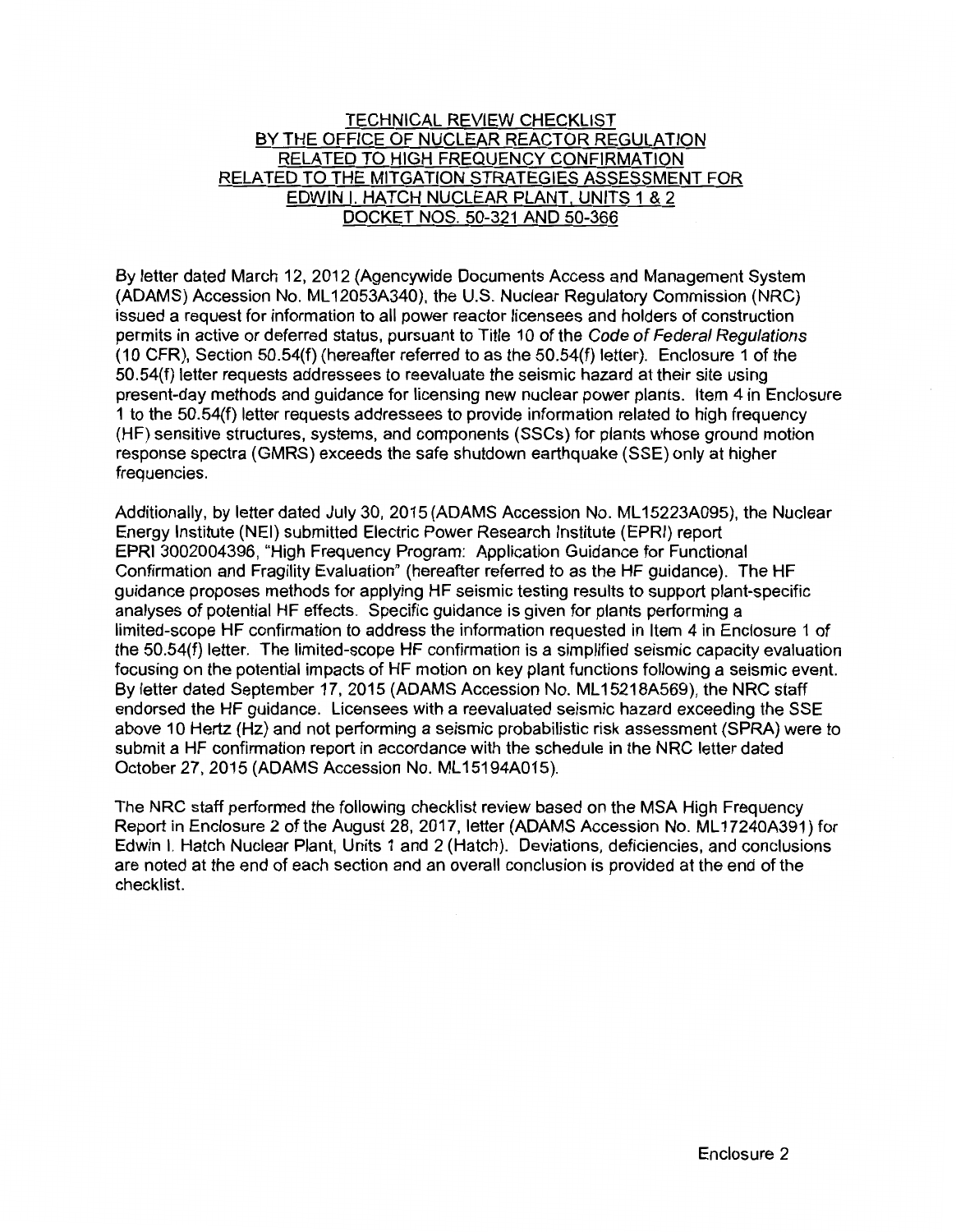| Component Selection (EPRI 3002004396 Section 4.2)<br>I.                                                                                                                                                                                                                                                                                                                                                                                                                                                                                                                                                                                                                                                                                                                                                                                                                         |               |
|---------------------------------------------------------------------------------------------------------------------------------------------------------------------------------------------------------------------------------------------------------------------------------------------------------------------------------------------------------------------------------------------------------------------------------------------------------------------------------------------------------------------------------------------------------------------------------------------------------------------------------------------------------------------------------------------------------------------------------------------------------------------------------------------------------------------------------------------------------------------------------|---------------|
| The objective of the HF confirmation is to determine if the HF ground<br>motion resulting from a seismic event could impact key plant safety<br>functions that are critical following a plant trip/scram. Section 2 of the<br>guidance summarizes EPRI's research on the impact of HF seismic<br>activity which concludes that bi-stables (relays) in seal-in or lock-out<br>(SILO) circuits could impact plant response. Component selection<br>should identify any SILO-related relays that could directly impact<br>critical functions following a trip. Licensees should provide sufficient<br>description to clarify the potential impact in each of five major areas<br>that encompass plant response: reactor (Rx) trip/scram, Rx vessel<br>inventory control, Rx vessel pressure control, core cooling and<br>alternating current/direct current (ac/dc) power systems. |               |
| The licensee provided adequate description of the function with<br>reasonable justification to support component selection in each of the<br>following five functional areas:                                                                                                                                                                                                                                                                                                                                                                                                                                                                                                                                                                                                                                                                                                   |               |
| Rx trip/scram                                                                                                                                                                                                                                                                                                                                                                                                                                                                                                                                                                                                                                                                                                                                                                                                                                                                   | Yes / No / NA |
| Rx vessel inventory control                                                                                                                                                                                                                                                                                                                                                                                                                                                                                                                                                                                                                                                                                                                                                                                                                                                     | Yes / No / NA |
| Rx vessel pressure control                                                                                                                                                                                                                                                                                                                                                                                                                                                                                                                                                                                                                                                                                                                                                                                                                                                      | Yes / No / NA |
| core cooling                                                                                                                                                                                                                                                                                                                                                                                                                                                                                                                                                                                                                                                                                                                                                                                                                                                                    | Yes / No / NA |
| ac/dc power systems                                                                                                                                                                                                                                                                                                                                                                                                                                                                                                                                                                                                                                                                                                                                                                                                                                                             | Yes / No / NA |
| The licensee identified-SILO related circuits within the equipment<br>scope.                                                                                                                                                                                                                                                                                                                                                                                                                                                                                                                                                                                                                                                                                                                                                                                                    | Yes / No / NA |
| The licensee identified the applicable contact configurations for SILO<br>related circuits.                                                                                                                                                                                                                                                                                                                                                                                                                                                                                                                                                                                                                                                                                                                                                                                     | Yes / No / NA |
| The licensee identified the locations of components (i.e., buildings and<br>cabinets).                                                                                                                                                                                                                                                                                                                                                                                                                                                                                                                                                                                                                                                                                                                                                                                          | Yes / No / NA |
| Notes from staff reviewer: The NRC staff reviewed the HF Report Summary in<br>Attachment 1 of the Hatch MSA Report. The NRC staff also reviewed via eportal<br>Enercon report, "NEI 12-06 Appendix H High Frequency Equipment Selection for<br>Seismic Mitigation Strategies Assessment for Plant Hatch", Report No. SNCH00222-<br>REPT-001, Rev 0, August 8, 2017.                                                                                                                                                                                                                                                                                                                                                                                                                                                                                                             |               |
| Deviation(s) or deficiency(ies) and Resolution: None                                                                                                                                                                                                                                                                                                                                                                                                                                                                                                                                                                                                                                                                                                                                                                                                                            |               |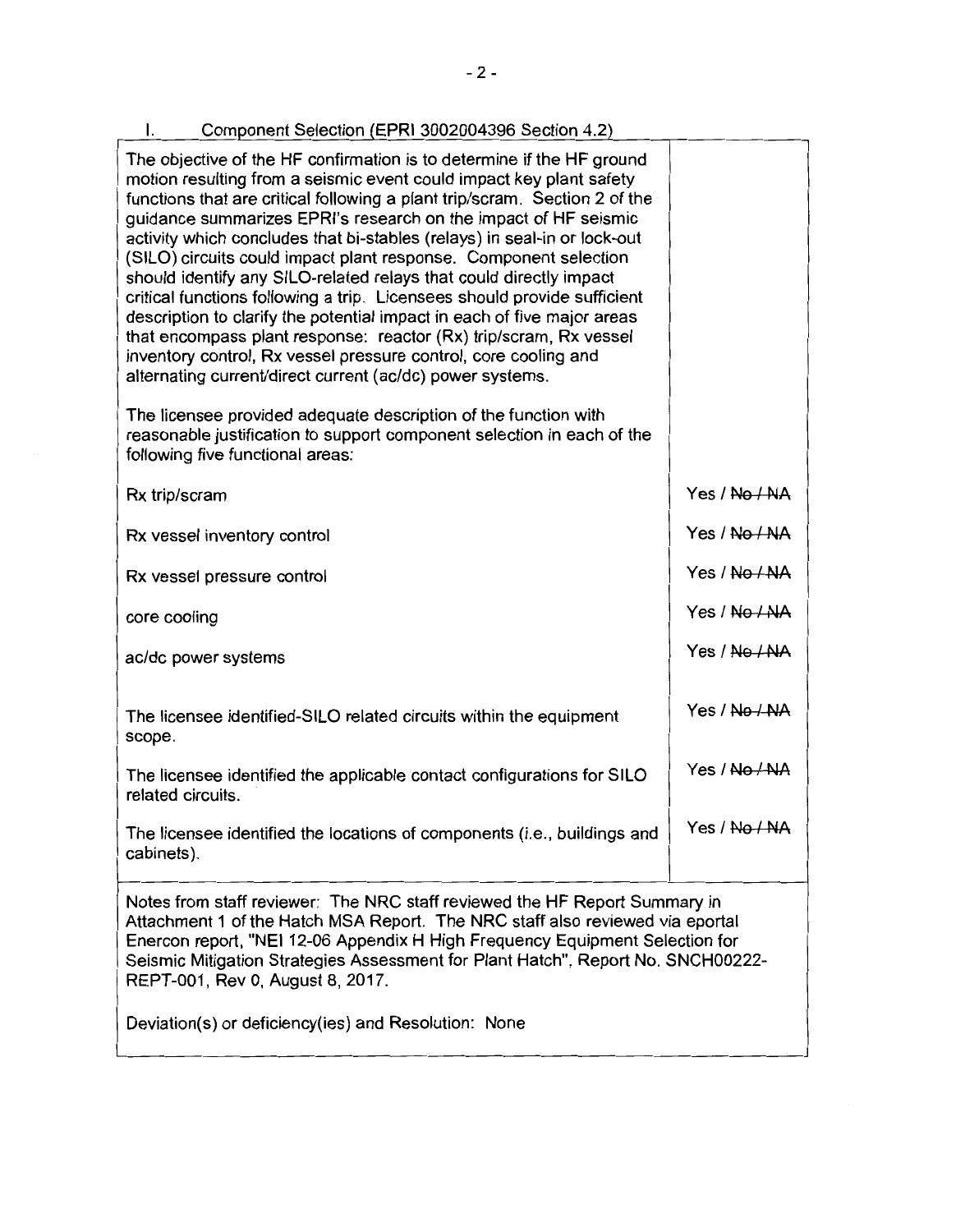| The NRC staff concludes:<br>The licensee's definition of the equipment list meets the HF<br>$\bullet$<br>guidance. | Yes / <del>No</del> |  |
|--------------------------------------------------------------------------------------------------------------------|---------------------|--|
|                                                                                                                    |                     |  |

# II. Horizontal Seismic Demand (EPRI 3002004396 Sections 3.2 and 3.3)

For each equipment location, the licensee: used the GMRS from the Seismic Hazard and Screening Report (SHSR). • developed a Foundation Input Response Spectra (FIRS). • provided justification for not providing FIRS. ¥-es-/ No Yes /-Ne Yes /No/ NA

Notes from staff reviewer: The licensee stated in the HF Report Summary in Attachment 1 of the Hatch Mitigation Strategy Assessment (MSA) Report that the expedited seismic evaluation process (ESEP) high frequency sensitive equipment evaluations remain applicable for this MSA since the ESEP seismic demand was based on the Plant Hatch Seismic Margin Earthquake (SME) ground motion which was at least twice the Plant Hatch, Units 1 and 2, Design Basis Earthquakes and bounds the GMRS. The NRC staff found that the Hatch SME is an acceptable input response because it exceeds the Hatch GMRS.

Deviation(s) or deficiency(ies) and Resolution: None. The staff notes that the HF guidance demand calculation methodology is a simplified but highly conservative method developed to expedite the large number of component evaluations anticipated. Plant Hatch component evaluations performed as part of the ESEP pre-dated the HF guidance and therefore used conventional and more accurate demand calculation methods. The HF guidance allows the use of more accurate calculation methodologies and is not a deviation from the guidance.

| The NRC staff concludes:<br>The licensee's definition of the horizontal seismic demand is<br>$\bullet$<br>acceptable for use in the HF confirmation. | Yes / <del>No</del> |
|------------------------------------------------------------------------------------------------------------------------------------------------------|---------------------|
|                                                                                                                                                      |                     |

# Ill. Component Horizontal Seismic Demand (EPRI 3002004396 Sections 4.3, 4.4, and 4.5)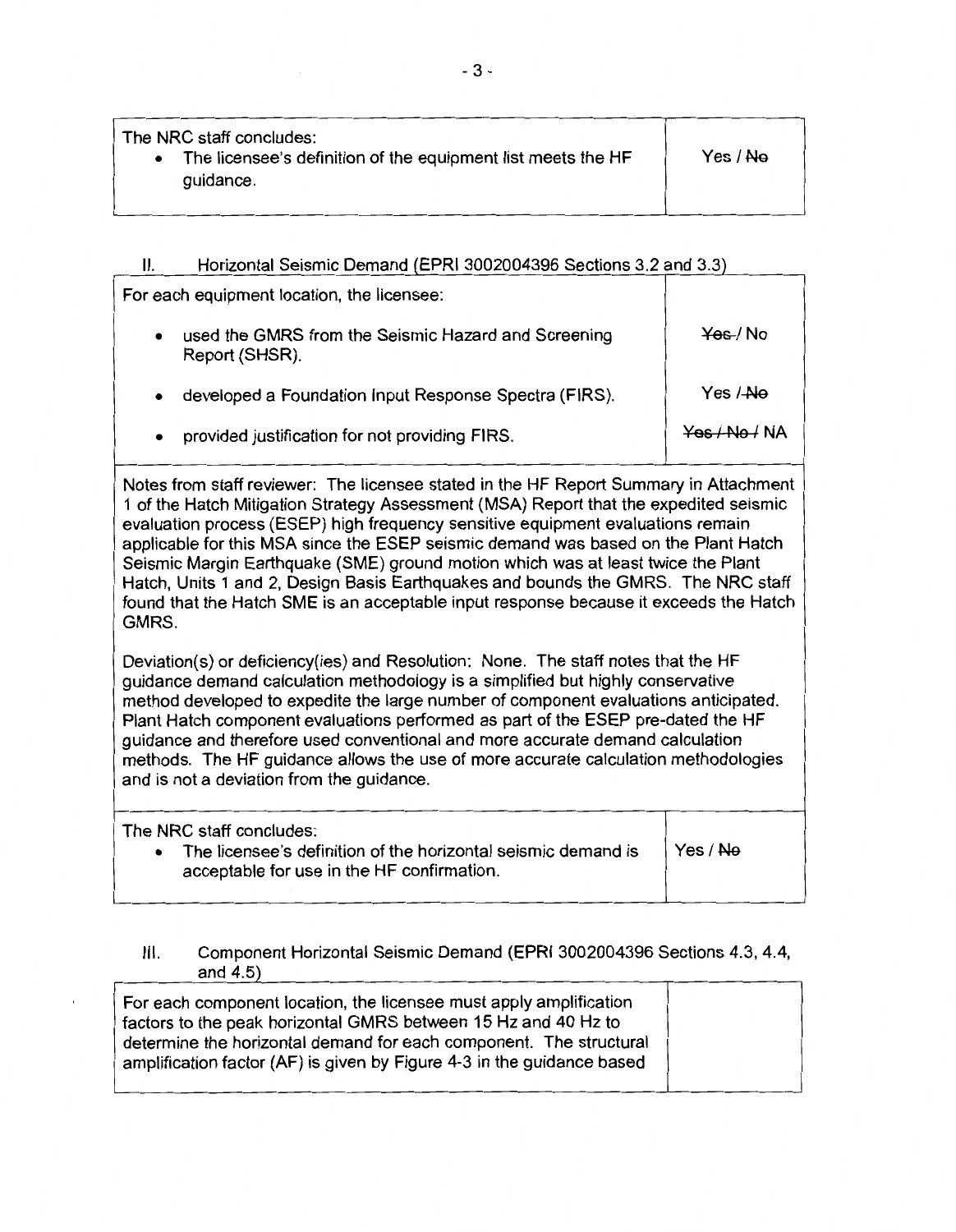| on height above foundation. The cabinet AF is based on cabinet<br>construction per EPRI NP-7148.                                                                                                                                                                                                                                                                                                                                                                                                                                                                    |          |  |
|---------------------------------------------------------------------------------------------------------------------------------------------------------------------------------------------------------------------------------------------------------------------------------------------------------------------------------------------------------------------------------------------------------------------------------------------------------------------------------------------------------------------------------------------------------------------|----------|--|
| The licensee:                                                                                                                                                                                                                                                                                                                                                                                                                                                                                                                                                       | Yes / No |  |
| identified the peak horizontal acceleration.<br>$\bullet$                                                                                                                                                                                                                                                                                                                                                                                                                                                                                                           |          |  |
| used structural amplification factors based on height above<br>$\bullet$<br>foundation from Figure 4-3 in the HF guidance (Section 4.3.2).                                                                                                                                                                                                                                                                                                                                                                                                                          | Yes / No |  |
| provided justification for selection of low, medium or high<br>cabinet amplification factor based on cabinet construction<br>consistent with EPRI NP-7148.                                                                                                                                                                                                                                                                                                                                                                                                          | Yes / No |  |
| estimated the conservative deterministic failure margin<br>mounting point demand in accordance with Section 4.5.1.                                                                                                                                                                                                                                                                                                                                                                                                                                                  | Yes / No |  |
| Notes from staff reviewer: The licensee used the relay chatter review previously<br>performed for the ESEP. The NRC staff confirmed the relay chatter review was<br>acceptable in NRC staff's Hatch ESEP response letter dated July 22, 2015 (ADAMS<br>Accession No. ML15201A474).                                                                                                                                                                                                                                                                                  |          |  |
| Deviation(s) or deficiency(ies) and Resolution: None. The staff notes that the HF<br>guidance demand calculation methodology is a simplified but highly conservative<br>method developed to expedite the large number of component evaluations anticipated.<br>Plant Hatch component evaluations performed as part of the ESEP pre-dated the HF<br>guidance and therefore used conventional and more accurate demand calculation<br>methods. The HF guidance allows the use of more accurate calculation methodologies<br>and is not a deviation from the guidance. |          |  |
| The NRC staff concludes:<br>The licensee's development of component horizontal demand<br>for the items on the equipment list met the HF guidance.                                                                                                                                                                                                                                                                                                                                                                                                                   | Yes / Ne |  |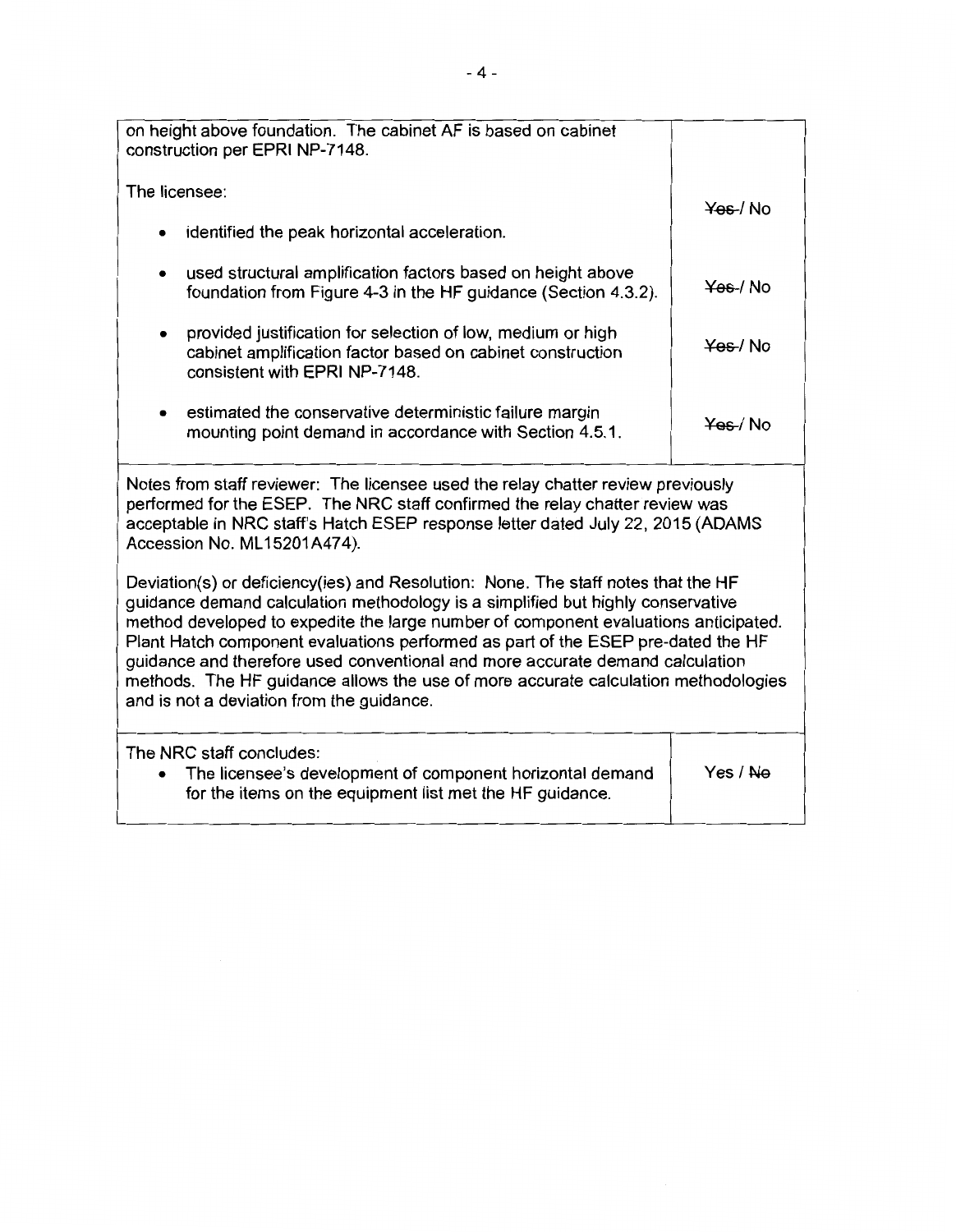| Vertical Ground Motion Response Spectrum (EPRI 3002004396 Section 3.2)<br>IV.                                                                                                                                                                                                      |                     |
|------------------------------------------------------------------------------------------------------------------------------------------------------------------------------------------------------------------------------------------------------------------------------------|---------------------|
| The HF guidance Section 3.2 describes the method for developing the<br>vertical GMRS (VGMRS) from the horizontal GMRS and site soil<br>conditions.                                                                                                                                 |                     |
|                                                                                                                                                                                                                                                                                    |                     |
| The licensee:<br>used the horizontal GMRS and soil mean shear wave velocity<br>vs. depth profile as given in the SHSR.                                                                                                                                                             | Yes / No            |
| calculated the 30m shear wave velocity (Vs30) per the<br>methodology in Section 3.5 of the HF guidance.                                                                                                                                                                            | <del>Yes</del> / No |
| selected soil class from Table 3-1 in the HF guidance based<br>on Peak Ground Acceleration and Vs30.                                                                                                                                                                               | <del>Yes</del> / No |
| used correct V/H ratios from Table 3-2 in the HF guidance<br>based on soil class.                                                                                                                                                                                                  | Yes / No            |
| provided a table and plot of the VGMRS.                                                                                                                                                                                                                                            | <del>Yes</del> /No  |
| Notes from staff reviewer: The licensee used the relay chatter review previously<br>performed for the ESEP. The NRC staff confirmed the relay chatter review was<br>acceptable in NRC staff's Hatch ESEP response letter dated July 22, 2015 (ADAMS<br>Accession No. ML15201A474). |                     |
| Doviation(s) or deficiency(ies) and Pesolution: None The staff notes that the HF                                                                                                                                                                                                   |                     |

Deviation(s) or deficiency(ies) and Resolution: None. The staff notes that the HF guidance demand calculation methodology is a simplified but highly conservative method developed to expedite the large number of component evaluations anticipated. Plant Hatch component evaluations performed as part of the ESEP pre-dated the HF guidance and therefore used conventional and more accurate demand calculation methods. The HF guidance allows the use of more accurate calculation methodologies and is not a deviation from the guidance.

The NRC staff concludes: • The licensee followed the HF guidance in calculating VGMRS for use in HF confirmation. Yes/ Ne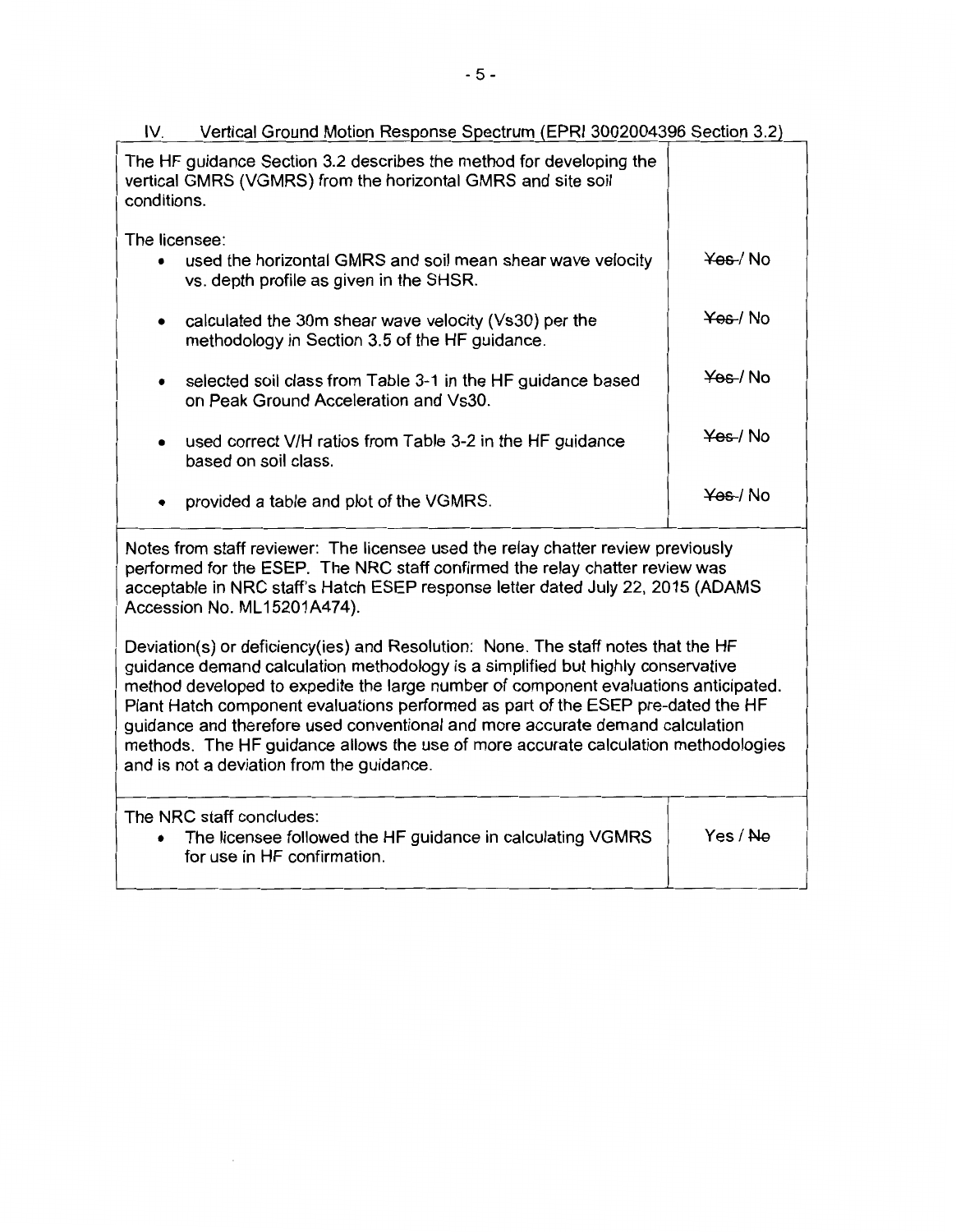V. Component Vertical Seismic Demand (EPRI 3002004396 Sections 4.3 and 4.4) For each component location, the licensee must apply amplification factors to the peak vertical GMRS between 15 Hz and 40 Hz to determine the vertical demand for each component. The structural AF is given by Figure 4-4 in the guidance based on height above foundation. The cabinet AF is 4.7 for all cabinets based on the calculation in Appendix C of the HF guidance. The licensee: identified the peak vertical acceleration. used Figure 4-4 from the guidance to determine the structural amplification factor. used the cabinet amplification factor of 4.7 per Appendix C of the HF guidance. ¥-es-/ No  $\frac{4}{6}$  Mo  $\frac{Y}{100}$ / No Notes from staff reviewer: The licensee used the relay chatter review previously performed for the ESEP. The NRC staff confirmed the relay chatter review was acceptable in NRC staff's Hatch ESEP response letter dated July 22, 2015 (ADAMS Accession No. ML 15201A474). Deviation(s) or deficiency(ies) and Resolution: None. The staff notes that the HF guidance demand calculation methodology is a simplified but highly conservative method developed to expedite the large number of component evaluations anticipated. Plant Hatch component evaluations performed as part of the ESEP pre-dated the HF guidance and therefore used conventional and more accurate demand calculation methods. The HF guidance allows the use of more accurate calculation methodologies and is not a deviation from the guidance.

The NRC staff concludes: • The licensee's development of the vertical demand for the items on the equipment list met the HF guidance. Yes/ Ne

## VI. Component Capacity Evaluation and Comparison with Demand (EPRI 3002004396 Sections 4.5 and 4.6)

| The licensee: |                                                                                                                                     |          |
|---------------|-------------------------------------------------------------------------------------------------------------------------------------|----------|
| $\bullet$     | used the maximum of the pair of demand values for the<br>mounting point demand as described in Section 4.5.1 of the<br>HF guidance. | Yes / No |
| $\bullet$     | selected the correct knockdown factor per Section 4.5.2 of the<br>guidance and Table 4-2.                                           | Yes / No |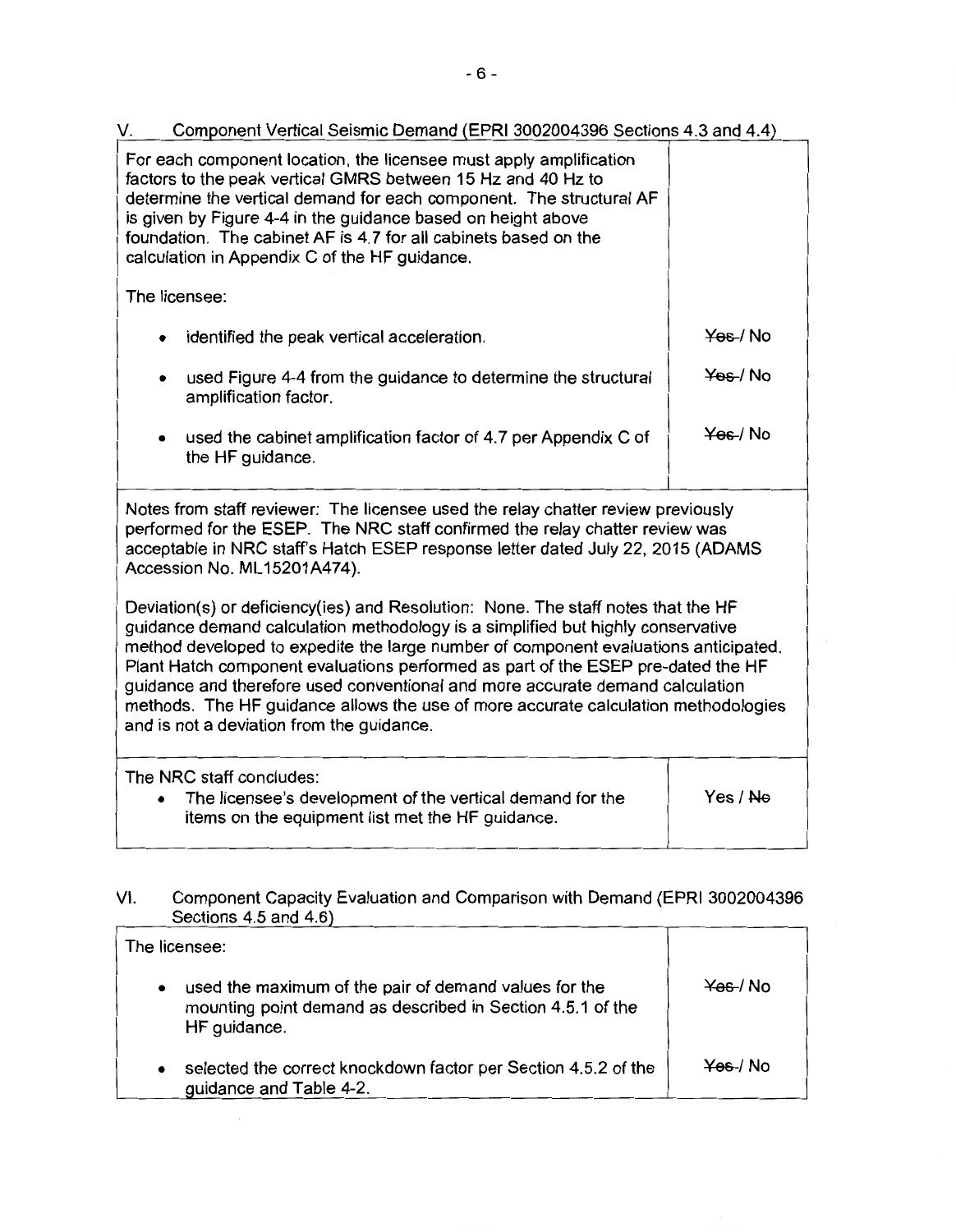| selected/justified the correct single axis correction factor.                                                                                                                                                                                                                                                                                                                                                                                                                                                                                                       | Yes / No |
|---------------------------------------------------------------------------------------------------------------------------------------------------------------------------------------------------------------------------------------------------------------------------------------------------------------------------------------------------------------------------------------------------------------------------------------------------------------------------------------------------------------------------------------------------------------------|----------|
| clearly indicated component capacity demand ratio for each<br>component (in the sample evaluations).                                                                                                                                                                                                                                                                                                                                                                                                                                                                | Yes / No |
| results of demand vs. capacity are provided with identification<br>$\bullet$<br>of potential resolutions as needed.                                                                                                                                                                                                                                                                                                                                                                                                                                                 | Yes / No |
| Notes from staff reviewer: The licensee used the relay chatter review previously<br>performed for the ESEP. The NRC staff confirmed the relay chatter review was<br>acceptable in NRC staff's Hatch ESEP response letter dated July 22, 2015 (ADAMS<br>Accession No. ML15201A474).                                                                                                                                                                                                                                                                                  |          |
| Deviation(s) or deficiency(ies) and Resolution: None. The staff notes that the HF<br>guidance demand calculation methodology is a simplified but highly conservative<br>method developed to expedite the large number of component evaluations anticipated.<br>Plant Hatch component evaluations performed as part of the ESEP pre-dated the HF<br>guidance and therefore used conventional and more accurate demand calculation<br>methods. The HF guidance allows the use of more accurate calculation methodologies<br>and is not a deviation from the guidance. |          |
| The NRC staff concludes:<br>The licensee's component capacity evaluation met the HF<br>guidance.                                                                                                                                                                                                                                                                                                                                                                                                                                                                    | Yes / No |
|                                                                                                                                                                                                                                                                                                                                                                                                                                                                                                                                                                     |          |

## VII. Resolution Options and High Frequency Report Requirements (EPRI 3002004396 Sections 4.6 and 4.7)

| To resolve any relays not meeting the component capacity screening<br>criteria, the licensee:                                                                                       |                          |
|-------------------------------------------------------------------------------------------------------------------------------------------------------------------------------------|--------------------------|
| proposed an adequate resolution for each item on the<br>$\bullet$<br>component list that has a capacity vs. demand ratio less than<br>one (outliers).                               | <del>Yes / No /</del> NA |
| For plants that identified relays not meeting the component capacity<br>screening criteria, the licensee used one or more of the following<br>resolutions outlined in the guidance: |                          |
| identified additional component testing as a resolution.<br>$\bullet$                                                                                                               | Yes / No / NA            |
| identified refined mounting point seismic demand estimates as<br>$\bullet$<br>a resolution.                                                                                         | <del>Yes / No /</del> NA |
| identified operator actions as a resolution.                                                                                                                                        | Yes / No / NA            |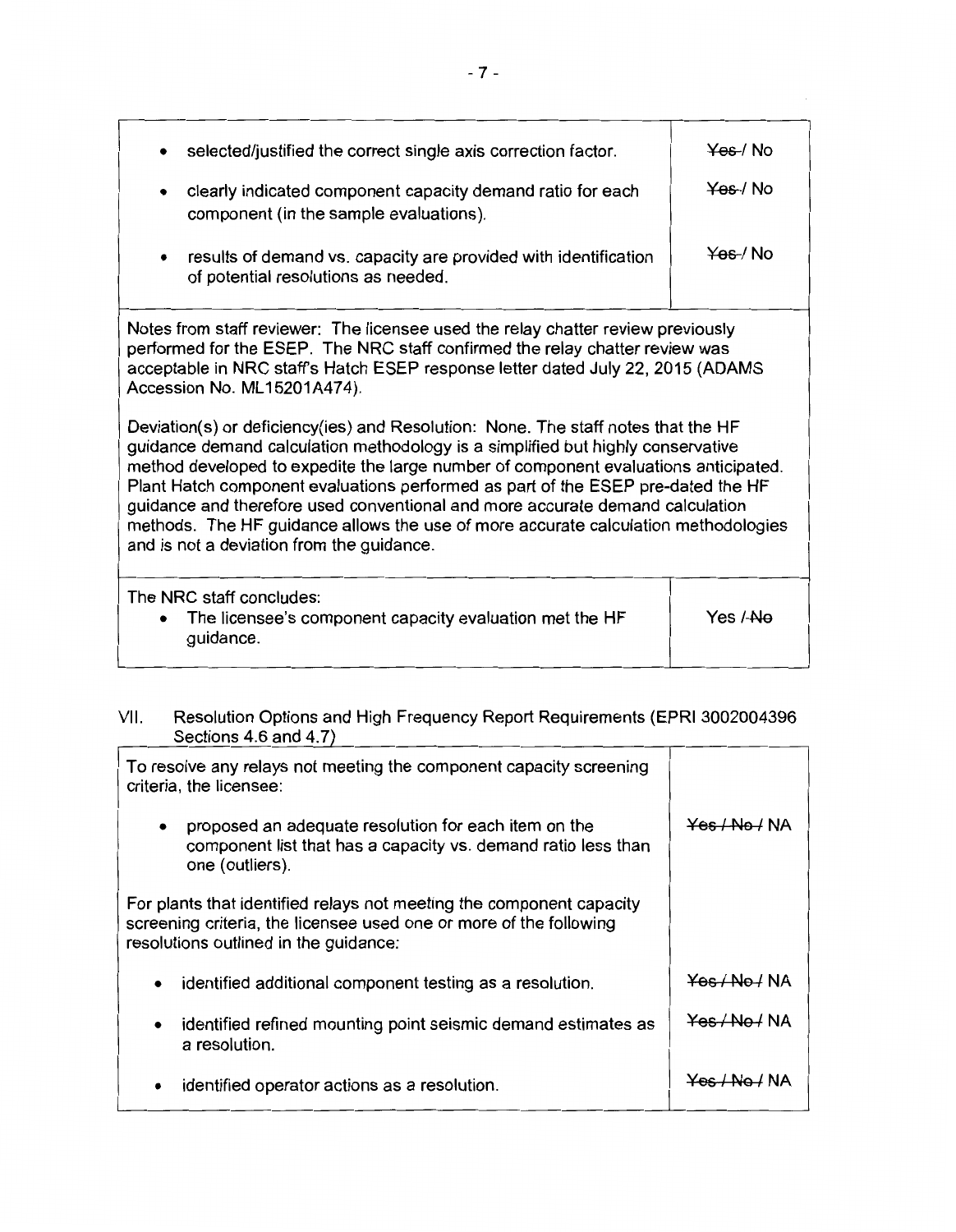| identified plant modifications as a resolution.<br>$\bullet$                                                                                                                                       | Yes / No / NA                                              |  |
|----------------------------------------------------------------------------------------------------------------------------------------------------------------------------------------------------|------------------------------------------------------------|--|
| The HF confirmation report included these required elements not<br>previously identified in this checklist:<br>provided a component resolutions schedule.<br>provided representative calculations. | <del>Yes / No /</del> NA<br>$Y$ es $\Delta$ No $\Delta$ NA |  |
| Notes from staff reviewer: All components evaluated had capacity greater than demand.<br>Deviation(s) or deficiency(ies) and Resolution: None                                                      |                                                            |  |
| The NRC staff concludes:<br>The licensee's proposed component resolution and report<br>content met the HF guidance.                                                                                | Yes / <del>No</del>                                        |  |

# VIII. Conclusions:

The NRC staff concludes that through the implementation of the **HF** guidance, the licensee identified and evaluated the HF seismic capacity of certain key installed plant equipment to ensure critical functions will be maintained following a seismic event up to the GMRS. As noted in the review checklist, the staff did not identify deviations or exceptions taken from the guidance and the licensee did not identify any necessary equipment modifications. The application of this staff review is limited to the **HF** confirmation as part of the MSA.